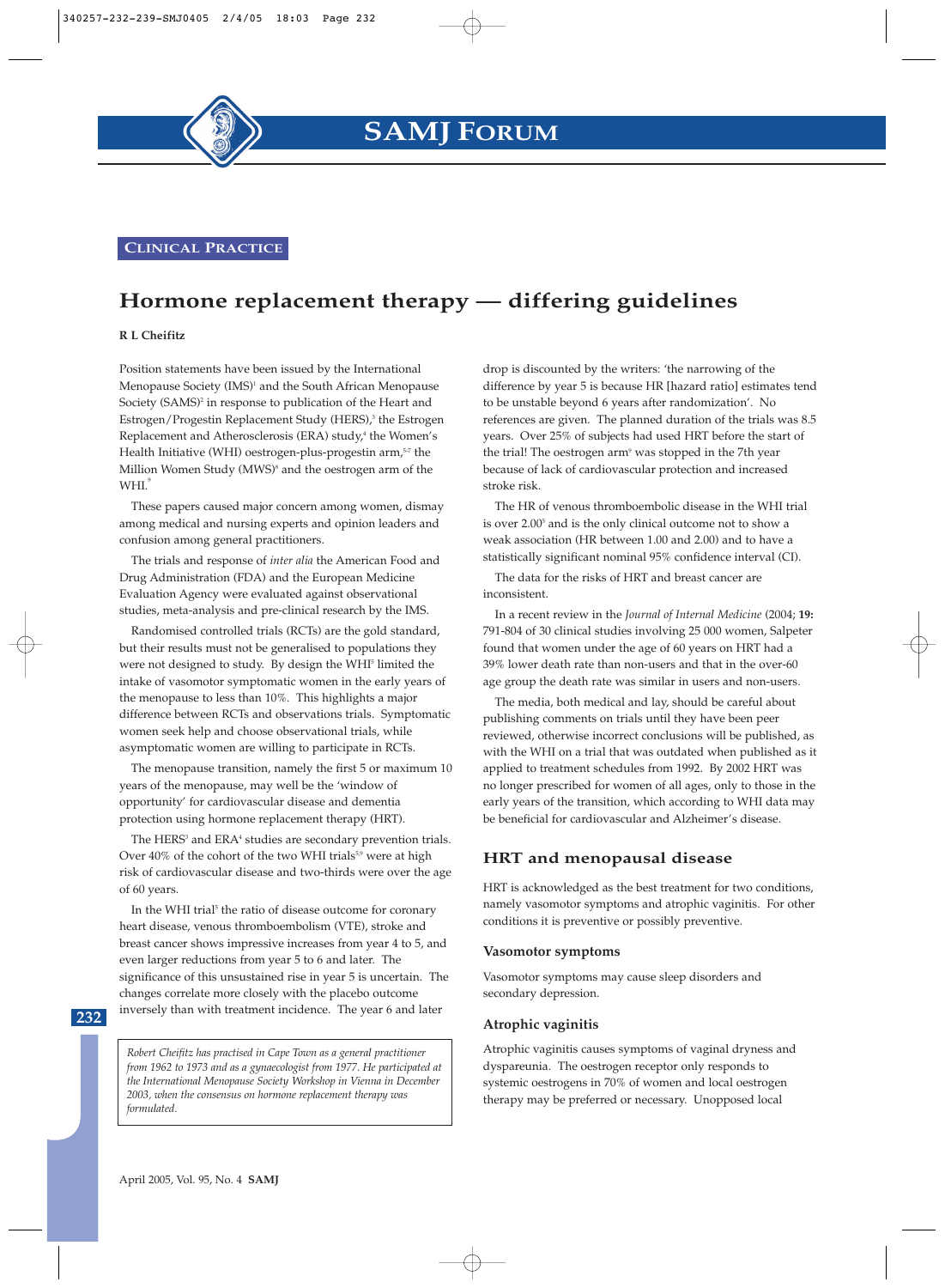

oestrogen may cause endometrial hyperplasia and yearly ultrasound, endometrial biopsy or progesterone challenge should be performed.

#### **Osteoporosis**

Osteoporosis prevention and hip and lumbar vertebral fracture reduction are the commonest indications for HRT.

#### **Colorectal cancer**

Most trials, including the WHI<sup>5</sup> but not the oestrogen arm of the WHI,<sup>9</sup> found that HRT reduces incidence of colorectal cancer.

#### **Cardiovascular disease**

Both the IMS and SAMS disagree with the National Institute of Health (NIH) that the oestrogen-plus-progestin arm of the WHI<sup>5</sup> is a primary prevention trial.

The menopause transition, namely the first 5 or maximum 10 years of the menopause without atherosclerosis and hypertension may well be the 'window of opportunity' for cardiovascular protection using HRT. This has been suggested by surrogate markers, animal studies,<sup>10</sup> observational trials<sup>11</sup> and at least 4 meta-analyses.

Evaluation of cardiovascular events in the Women's Hope Study and the Menopause Study  $Group<sup>12</sup>$  using varying doses of conjugated equine oestrogen and medroxyprogesterone acetate in healthy, early menopausal women (average age 53 and 54 years) showed no increased risk of cardiovascular events in the first year of use, unlike the WHI<sup>5</sup> and HERS.<sup>3</sup>

Both the HERS<sup>3</sup> and the ERA study<sup>4</sup> are secondary prevention trials. Although claiming to be a primary prevention trial, the WHI<sup>5</sup> limited the intake of symptomatic women in the early years of the menopause to less than  $10\%$ .<sup>13</sup> A power analysis of the WHI showed that it was 10-fold underpowered to detect an early oestrogen cardioprotective effect<sup>13</sup> of the magnitude reported in observational studies such as the Nurses Health Study.<sup>11</sup>

In the WHI trials the relative risk (RR) for coronary heart disease was 0.9 for the first 10 years since commencement of the menopause<sup>6</sup> but 1.29 in the entire trial overall,<sup>5</sup> and 0.56 for women aged 50 - 59 years and 0.91 overall.<sup>9</sup> The RR for starting HRT early in the menopause is similar to that in many observational trials including a meta-analysis<sup>14</sup> based on observational studies up to mid-1997 (RR 0.70, 95% CI: 0.65 - 0.75) for oestrogen-only users, and 0.66 (95% CI: 0.53 - 0.84) for 7 studies reporting on cyclical oestrogen-plus-progestin use. The WHI<sup>5,9</sup> and HERS<sup>3</sup> show no increased risk with duration of use.

SAMS suggests that cardiovascular disease has not been sufficiently studied in RCTs to allow any firm conclusion, while the IMS states that HRT appears to provide protection against

potential heart disease if started early in the menopause.

#### **Stroke**

According to SAMS primary prevention of stroke has not been sufficiently studied in RCTs to allow a firm conclusion.

The two WHI trials<sup>5,9,15</sup> and HERS<sup>3</sup> involve older women. The Women's Estrogen Trial for stroke (WEST),<sup>16</sup> a secondary prevention trial on 71-year-old women, showed an increased rate of fatal stroke and an unsustained increase in overall stroke rate in the first 6 months.

The WHI paper<sup>15</sup> states that prior studies have given conflicting results in relation to stroke risk, 4 showing decreased risk, 3 no effect and 3, including a recent metaanalysis, increased risk. Analysis of women who started oestrogen only between the ages of 50 and 59 years have only 0.1 extra cases of stroke per 10 000 women.<sup>9</sup>

#### **Dementia**

Dementia risk was increased in the 65-year-old group in the WHIMS studies.<sup>17,18</sup> In the Cache County Study,<sup>19</sup> where women were a mean age of 73.2 years, HRT users had a reduced risk of Alzheimer's disease (HR 0.59, 95% CI: 0.36 - 0.96). Only longterm current users (more than 10 years) appeared to benefit (HR 0.41, 95% CI: 0.17 - 0.86), probably representing women starting HRT in the early menopausal years. These results are consistent with those of 2 other prospective studies.<sup>20,21</sup>

#### **Breast cancer**

The data on HRT and breast cancer are inconsistent and pre-2000 results are best summed up in the conclusions of Bush *et al*. <sup>22</sup> and the Collaborative Group.23 'The evidence did not support the hypotheses that estrogen use increases the risk of breast cancer and that combined hormone therapy increases the risk more than estrogen only. Additional observational studies are unlikely to alter this conclusion. Although a small increase in breast cancer risk with hormone therapy or an increased risk with long duration of use (15 years or more) cannot be ruled out, the likehood of this must be small,<sup>'22</sup> and 'little information was available about long duration of use of any specific preparation'.<sup>23</sup> The post-2000 results are similarly inconsistent (Table I).

The modest increased risk of invasive breast cancer after 5 years of HRT use in some studies is, as suggested by SAMS, probably promotion of a pre-existing subclinical cancer not the initiation of a malignant mutation.<sup>29</sup>

SAMS quotes no increase in carcinoma *in situ* as a reason for the promotion theory and this is supported by a statistical analysis of breast cancer risk for duration of use and the following 10 years. Breast cancer takes 7 - 10 years to grow to a clinically or radiologically detectable size.30 The 5-year increased risk is 2 - 5 years less than would be expected if HRT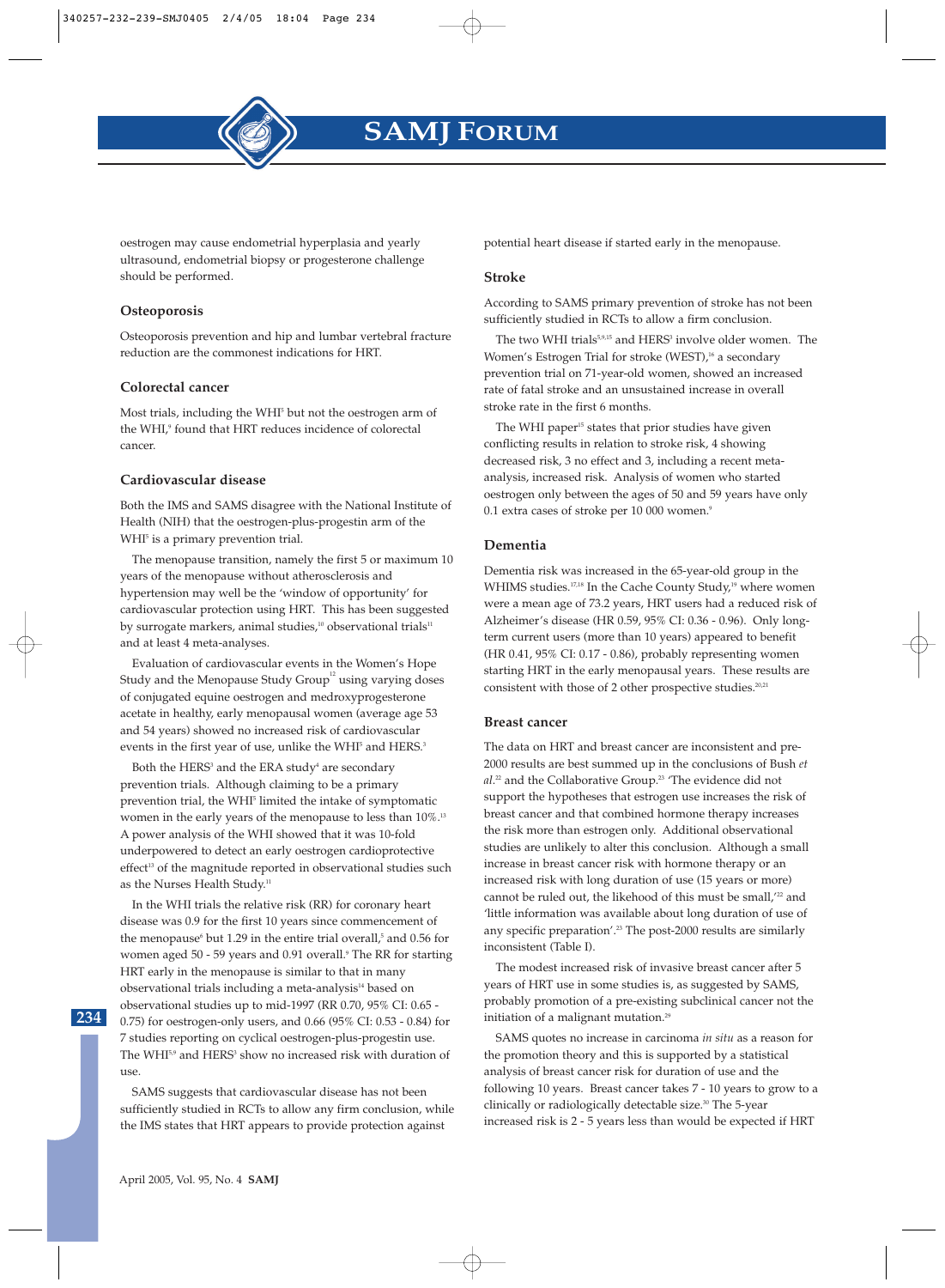#### **Table I. Relative risk of HRT and breast cancer — post-2000 trials and studies**

|                                  | AMPIC II ILCINIAI C'ILCIL CI IIILI MILIN PICHOI CHILCCI | post most transferance           |                   |
|----------------------------------|---------------------------------------------------------|----------------------------------|-------------------|
|                                  | Oestrogen replacement therapy                           | Oestrogen-plus-progestin therapy | Any HRT           |
| Women's Health                   |                                                         |                                  |                   |
| Initiative (WHI) <sup>9</sup>    | 0.77                                                    |                                  |                   |
| Million Women's                  |                                                         |                                  |                   |
| Study <sup>8</sup>               | 1.30                                                    | 2.00                             | $\qquad \qquad -$ |
| Ross et al. <sup>24</sup>        | 1.06                                                    | 1.38 (sequential)                | 1.10              |
|                                  |                                                         | 1.09 (continuous combined)       |                   |
| Schairer et al. <sup>25</sup>    | 1.1                                                     | 1.3                              |                   |
| Weiss et al. <sup>26</sup>       | 0.84                                                    | 0.96 (sequential)                |                   |
|                                  |                                                         | 1.35 (continuous combined)       |                   |
| Moorman et al. $27$              | 0.8                                                     | $\overline{\phantom{0}}$         | 0.8               |
| Heart and Estrogen/              |                                                         |                                  |                   |
| Progestin Replacement            |                                                         |                                  |                   |
| Study (HERS) <sup>3</sup>        |                                                         | 1.27 (continuous combined)       |                   |
| WHI <sup>5</sup>                 |                                                         | 1.26 (including previous users)  |                   |
|                                  |                                                         | 1.06 (excluding previous users)  |                   |
| De Ligneres et al. <sup>28</sup> |                                                         | $\overline{\phantom{0}}$         | 0.98              |
|                                  |                                                         |                                  |                   |

initiated breast cancer. The risk disappears 5 years after stopping HRT<sup>23</sup> and is followed by a further slight reduction over the next 5 years.<sup>23,25,27</sup>

All types of HRT in the MWS<sup>8</sup> induced an increased breast cancer risk starting from the first year of use, suggesting that breast cancer was present at the start of therapy and was not induced by hormones.

The review by Bush *et al*. <sup>22</sup> consistently noted a reduced risk of death from breast cancer in hormone users compared with non-users. The WHI7 reported that tumour size was slightly greater and lymph node metastases more frequent in hormone users than non-users.<sup>7</sup> This must be assessed against the knowledge that 19.7% were past and 6.4% current HRT users at baseline and that the HR dropped from 1.26 to 1.06 if baseline current users were excluded.7 Baseline users were not excluded from the statistics in the report by Chlebowski *et al*. 7

#### **Venous thromboembolism (VTE)**

The risk using conjugated equine oestrogen 0.625 mg and medroxyprogesterone acetate 2.5 mg in older women in the HERS<sup>3</sup> and WHI<sup>5</sup> trials was nearly doubled, but with the oestrogen-only arm<sup>9</sup> it was only 1.33 (95% CI: 0.99 - 1.77). The risk reduced with duration of use. Oestrogen plus progestin increased the risks associated with age, overweight, and factor V Leiden in the WHI31 and showed only 1 extra VTE per 10 000 women in the 50 - 59-year age group.<sup>9</sup>

**236**

Full haematological screening will establish who is at high risk of the disease. At a presentation in Cape Town L Speroff (2004) agreed that a previous challenge using the combined oral contraceptive for a reasonable duration of time (more than 2 years) would probably exclude the majority of women at high risk.

## **Age of commencement of HRT**

Both societies agree that premature ovarian failure requires HRT until the average age of the menopause, namely 51 years.

The WHI confirmed the impression suggested by the HERS<sup>3</sup> and the ERA study<sup>4</sup> in which Herrington *et al*. state that 'another possible explanation for our results are that estrogen is more effective in preventing atheroselerosis than in slowing the progression once it is established'. HRT should be started in the first 5 or maximum 10 years of the menopause.

#### **Indications for HRT**

SAMS state that HRT should only be initiated for specific proven indications, as discussed above, provided there are no contraindications. These include vasomotor symptoms and/or associated sleep disorders of early menopause. Systemic and local HT is effective in the prevention and treatment of vulval and vaginal atrophy, decreasing the incidence of vertebral and hip fracture and EPT for reducing the risk of colorectal cancer.' The statement 'HT (HRT) is effective in preventing the bone loss associated with early menopause' requires explanation. Does 'early menopause' mean only in association with premature ovarian failure or only in the early transition? The WHI has shown a preventive effect at all ages.

'The effect of HT on primary prevention of CHD and stroke has not been sufficiently studied in RCTs to allow any firm conclusion' and 'HT is not indicated for the prevention or treatment of Alzheimer's disease'.2

The IMS guideline agrees with the SAMS indications for HRT use but differs in its review with regard to heart and brain disease: 'initiation of HRT during the menopausal transition appears to provide protection against complication of the climacteric such as fracture and potentially heart disease and brain disease'.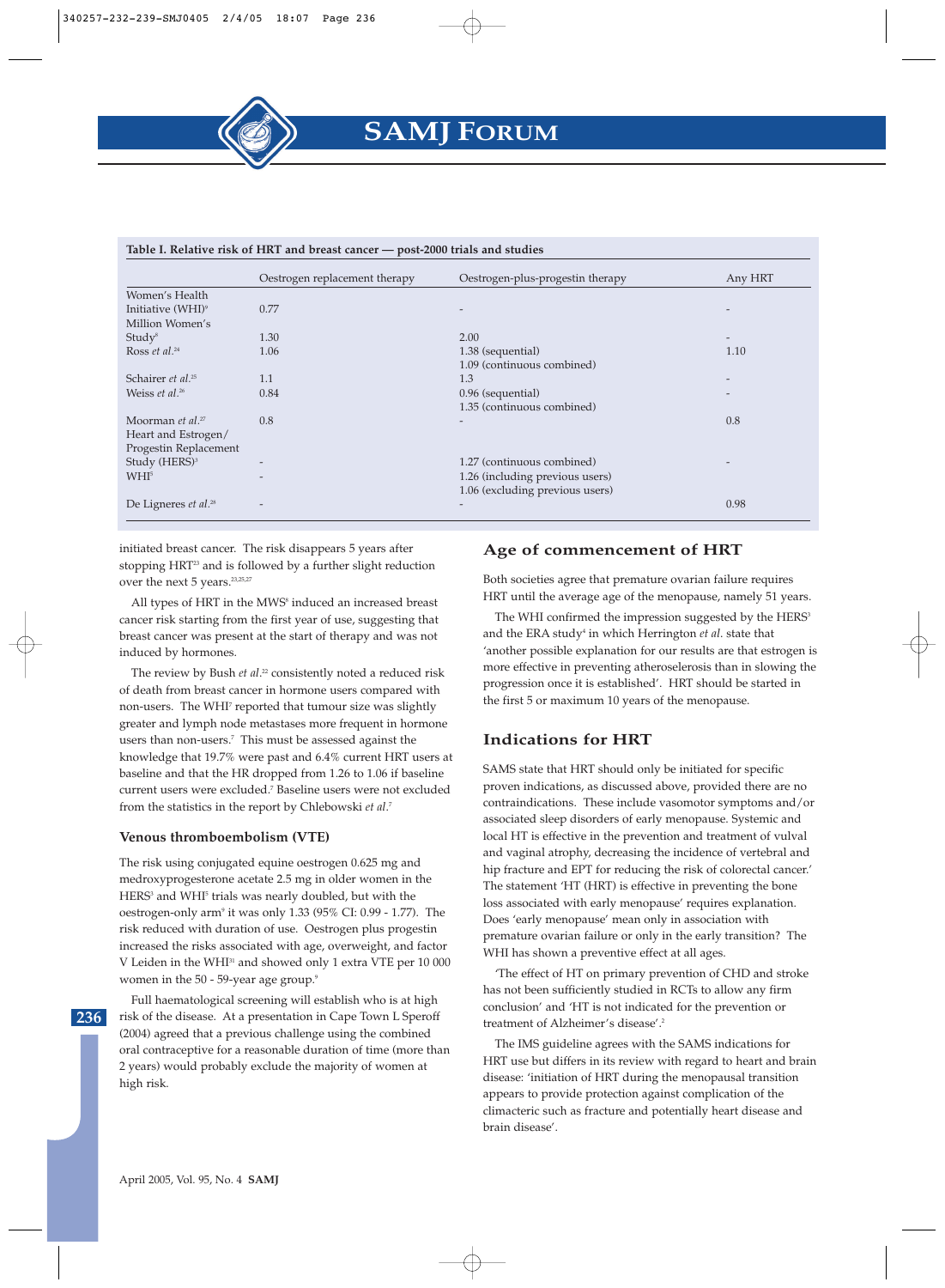## **Duration of use**

The IMS and SAMS are in total disagreement on duration of HRT use.

According to the IMS guidelines 'There are no new reasons to place mandatory limitations on the length of treatment, including arbitrary cessation of HRT in women who started replacement during the menopausal transition and remain symptom-free while on hormones. Judging from the accelerated rate of cardiovascular events after premature menopause and the loss of cardioprotection after stopping HRT, such cessation may even be harmful.'

According to the SAMS statement, 'The need for continuation of HT should be re-evaluated annually. The need for continuing treatment of menopausal symptoms can be determined by temporarily discontinuing therapy after about 4 - 5 years. As a general rule, the risks involved with EPT for the first 5 years after menopause and with ET for the first 10 years after menopause are very small. Treatment for periods exceeding these limits or the age of 60 years must be invidualised in terms of risk and benefit. The decision is best left in the hands of the menopausal expert and the informed patient.' This statement is difficult to understand – as SAMS are unable to suggest guidelines, who are the menopause experts in South Africa?

The statistics of the WHI and HERS show little change in risk with duration of use other than reduction in total death<sup>5,9</sup> and coronary heart disease death.<sup>32,33</sup> The risk increases with duration of HRT use only in stroke patients.<sup>9</sup>

The effect of duration of HRT use and breast cancer can be assessed from Table II. Although inconsistent it would suggest promotion of a pre-existing breast cancer and not initiation of a new cancer.

## **HRT dose**

**238**

The lowest effective dose should be the objective. Early in the menopause and with premature ovarian failure higher doses may be required, but these can be reduced slowly.

## **Route of administration**

Non-oral oestrogens lack first-pass effect on the liver and are recommended in women with liver disease, raised triglyceride levels (at baseline or after oral oestrogen use), increased risk of venous thrombosis and high risk of breast cancer especially in the presence of excessive breast sulphatase activity.<sup>34</sup>

Women with high cholesterol, low high-density lipoprotein (HDL) and normal triglyceride levels will benefit more from oral oestrogens. Oral oestrogens increase sex hormone-binding globulin (SHBG) via hepatic stimulation and the same amount of free oestradiol is available from 2 mg 17-β−οestradiol and a 50 µg oestradiol patch.

## **Types of HRT, tibolone and raloxifene**

In the clinical guidelines section, SAMS states that 'These statements are currently applicable to all estrogens and progestins as well as tibolone'. The IMS disagrees – 'The different types and regimens of HRT do not necessarily have the same tissue and metabolic effects and should not be grouped together as having a class effect.'

Only one paper, the MWS,<sup>8</sup> has suggested that tibolone (Livifem) increases the risk of breast cancer. This is thought to be due to preferential prescribing for high-risk breast cancer patients, as biologically it has been called a selective oestrogen enzyme modulator and should reduce the risk of breast cancer. HDL is reduced by tibolone but according to David Cook this may not increase the risk of cardiovascular disease. An example is Tangiers disease. RCTs are ongoing and are necessary for this product.

Interestingly, SAMS has not mentioned raloxifene (Evista) which increases the risk of VTE, flushing and cramps but reduces breast cancer risk within 40 months.<sup>35</sup> This suggests inhibition of existing breast cancer. What is the prognosis when raloxifene is stopped? How long can raloxifene be used for?

#### **Table II. Effect of duration of HRT use (plus 5 years) on breast cancer\***

|                                                                                                | Increased risk   | Risk unchanged | Reduced risk | $Risk -1$ (less than placebo) |  |  |
|------------------------------------------------------------------------------------------------|------------------|----------------|--------------|-------------------------------|--|--|
| Oestrogen replacement                                                                          | 2(8)(25)         | 1(25)          | 1(24)        | 3(9)(26)(27)                  |  |  |
| Oestrogen progestin                                                                            | 4(8)(24)(25)(26) | 1(25)          | 1(33)        | 1(27)                         |  |  |
| Any HRT                                                                                        | 2(24)(28)        | 1(27)          | $\theta$     |                               |  |  |
| * Number of published papers. The numbers in brackets refer to the references in this article. |                  |                |              |                               |  |  |